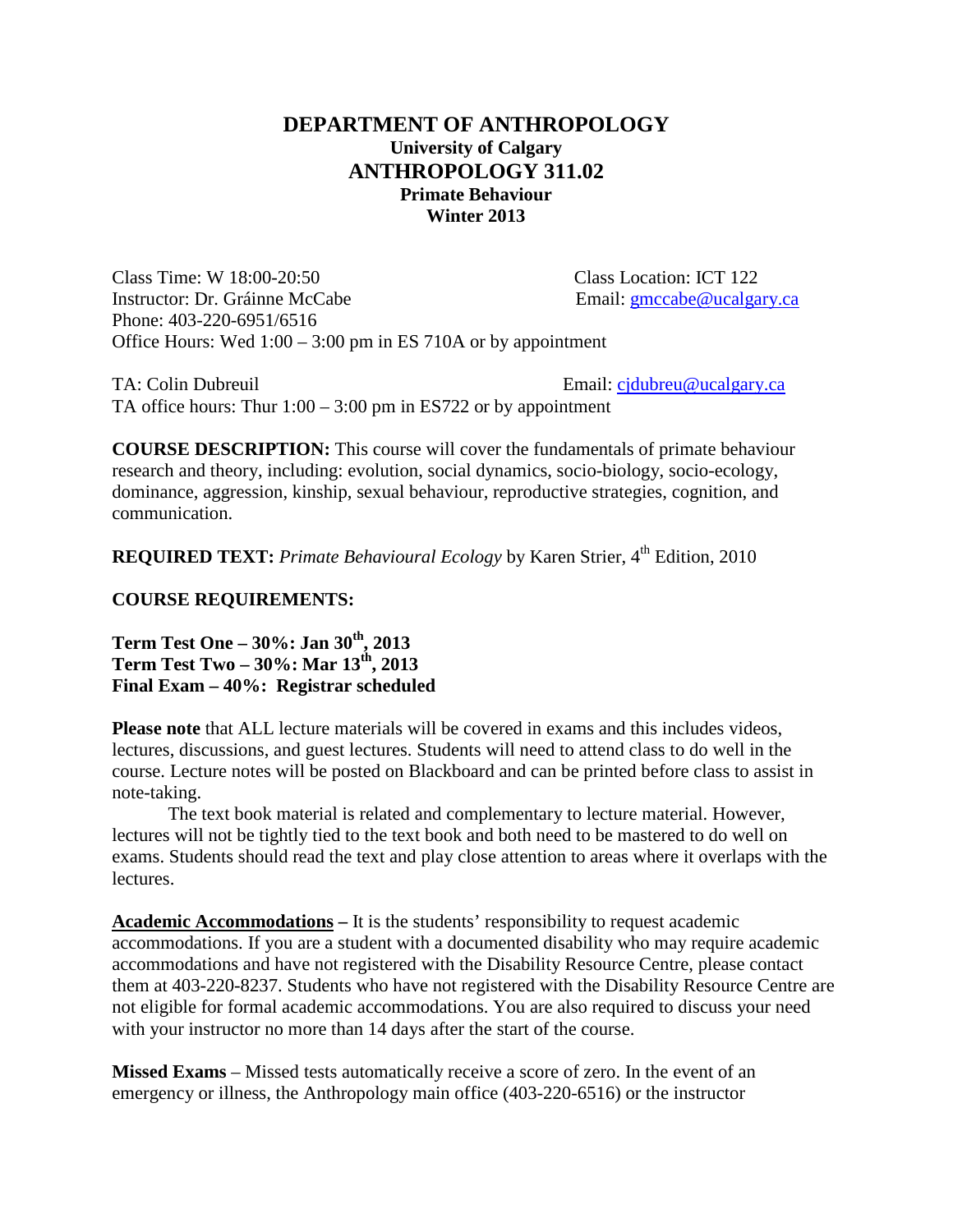(gmccabe@ucalgary.ca) **MUST** be notified **BEFORE** the exam, and documentation (i.e. a doctor's note) **MUST** be provided before a make-up test will be scheduled.

**Returned Exams** – Exams will NOT be returned to the student; marks will be posted on Blackboard. If you would like to review your exam, please make an appointment with the TA. After reviewing the key and your notes, if you feel that you were marked unfairly or that marks were missed on your exam, you are asked to prepare a short statement explaining the problem. The question will then be re-graded and marks adjusted (up or down as is warranted) at the instructor's discretion.

*No accommodation will be made for poor performance on exams*. For instance, additional items cannot be submitted in lieu of exams and grades will not be curved. Be sure that you are wellprepared for exams so that you perform well when you have the opportunity.

# **PLAGIARISM AND CHEATING**

Plagiarism: "to steal and pass off the ideas or words of another as one's own" (Webster's). Plagiarism will not be tolerated and will automatically result in a failing grade for the submission. Any student caught plagiarizing July also be subject to additional University sanctions. Students are expected to be familiar with the Anthropology Departments policy on intellectual honesty available at:

https://www.anth.ucalgary.ca/home/links/intellectual-honesty-guidelines

## **EMERGENCY EVACUATION:**

In the event that the classroom should need to be evacuated due to an emergency situation please note that the primary assembly point shall be at Social Science Food Court and the Professional Faculties Food Court shall be used as a secondary assembly point.

#### **Classroom Norms:**

- Please arrive to class on time. If you are late, sit at the back to minimise disruption. The instructor will be careful not to run overtime so asks that you stay seated until the end of class.
- To be fair to students sitting near you, do not converse with others during lectures. Lecture material will be covered on exams.
- Relevant interruptions and class participation are welcomed but please raise your hand in order to ask questions or to make comments. Questions that are emailed may also be discussed in class.
- Use of laptops in class is permitted but has been found to be distracting to students sitting nearby. **If you want to use a laptop in class please sit along the back row or at the sides** of the lecture theatre to minimize distractions.
- Please turn your cell phone off while in class.
- Exam security is taken very seriously. Since exams will be taken in class, where students sit close together, please be aware that wandering eyes could lead to suspicion. Keep your eyes on your exam or to the front of the room. Conversely, cover your own exam to stop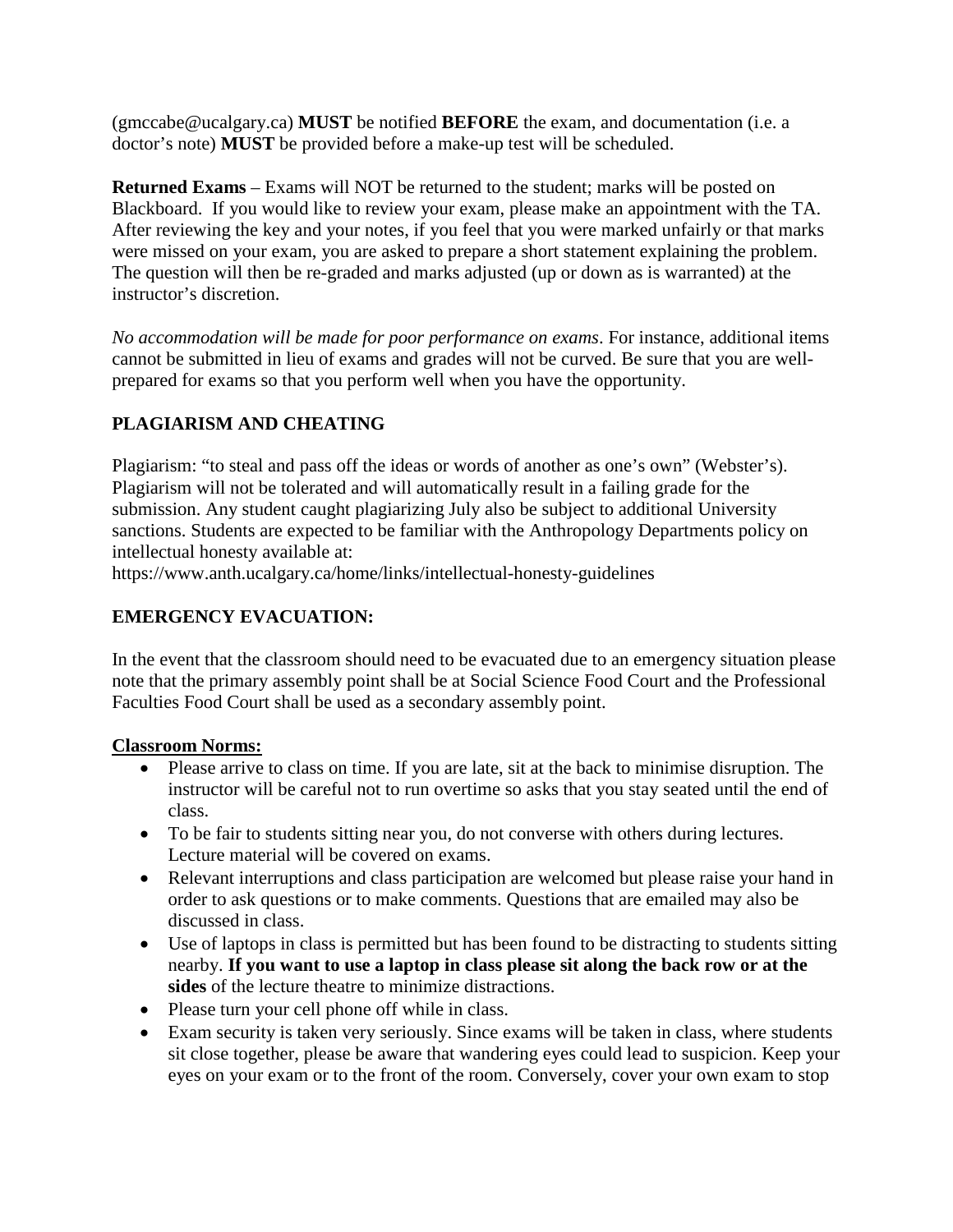others from being tempted to look at it. Please remain seated during exams until you can leave the row you are sitting in without disturbing others.

## **Grade Breakdown:**

| $A+$  | 100-94.9%        | B 79.8-74.9%        |        | $C - 62.8 - 58.9\%$ |
|-------|------------------|---------------------|--------|---------------------|
| A     | 94.8-89.9%       | $B - 74.8 - 70.9\%$ |        | $D+$ 58.8-54.9%     |
| $A$ - | 89.8-84.9%       | $C_{+}$ 70.8-66.9%  | $\Box$ | 54.8-49.9%          |
|       | $B+ 84.8-79.9\%$ | $C = 66.8 - 62.9\%$ |        | 49.8% and less      |

| <b>Tentative Schedule (Subject to Change)</b>                     | Chapter      |
|-------------------------------------------------------------------|--------------|
| 9-Jan-13 Week 1: Intro to course; Introduction to Primate Studies | $\mathbf{1}$ |
| 16-Jan-13 Week 2: Traits, Trends and Taxonomy; Primate Origins    | 2 & 3        |
| 23-Jan-13 Week 3: Survey of the Primates                          |              |
| 30-Jan-13 Term Test 1 (30%)                                       |              |
| 6-Feb-13 Week 5: Evolution & Social Behaviour                     | 4            |
| 13-Feb-13 Week 6: Evolution & Sex                                 | 5            |
| 20-Feb-13 NO CLASSES - READING WEEK                               |              |
| 27-Feb-13 Week 7: Food, Foraging & Females                        | 6            |
| 6-Mar-13 Week 8: Female Strategies; Male Strategies               | 7 & 8        |
| 13-Mar-13 Term Test 2 (30%)                                       |              |
| 20-Mar-13 Week 10: Primate Life History                           | 9            |
| 27-Mar-13 Week 11: Community Ecology                              | 11           |
| 3-Apr-13 Week 12: Conservation                                    | 12           |